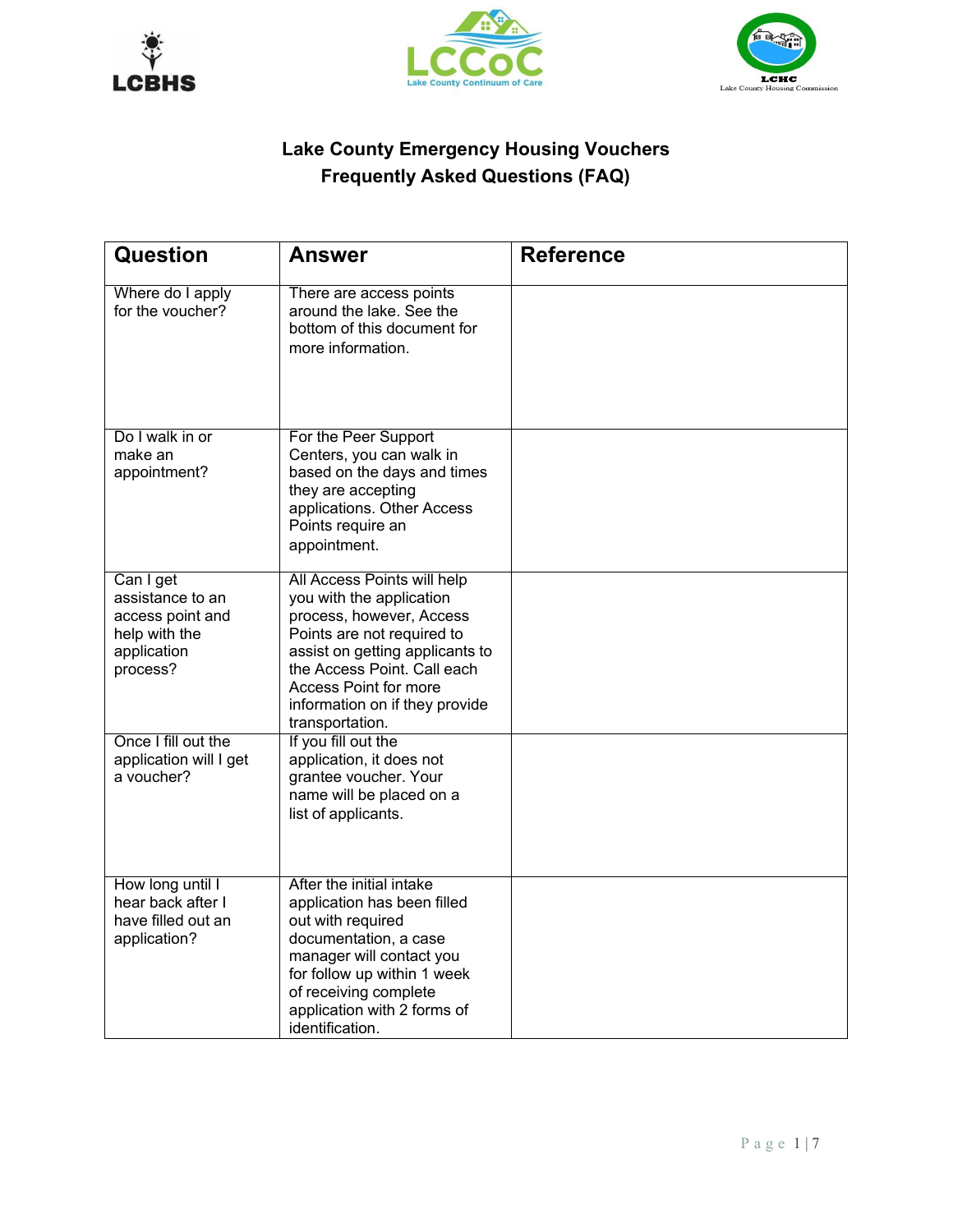





| How is the decision<br>made on who gets<br>a voucher?                                    | A committee will go over<br>each application and<br>determine who gets a<br>voucher based on a<br>greatest need and ability<br>to maintain housing.                                                                                                                                                                                                                                                                                                                                                                                              |                                                                                                                                                                                                    |
|------------------------------------------------------------------------------------------|--------------------------------------------------------------------------------------------------------------------------------------------------------------------------------------------------------------------------------------------------------------------------------------------------------------------------------------------------------------------------------------------------------------------------------------------------------------------------------------------------------------------------------------------------|----------------------------------------------------------------------------------------------------------------------------------------------------------------------------------------------------|
| Can these vouchers<br>be used for shared<br>housing?                                     | Yes. Shared housing is an<br>important component to<br>ending homelessness.<br>Payment standards and<br>otherHUD regulations<br>apply.                                                                                                                                                                                                                                                                                                                                                                                                           | HUD webinar on EHVs, August 3, 2021<br>This link will take you to all available HUD EHV<br>webinars and Office Hours<br>https://www.hud.gov/program_offices/public_i<br>ndian housing/ehv/archives |
| Do the vouchers cover<br>the security deposit?                                           | \$3500 that is available for<br>each voucher can be used to<br>cover: 1) housing search<br>assistance; 2) security<br>deposit/utility deposit/rental<br>application/holding fee uses;<br>3) owner-related uses; 4)<br>Other (moving expenses,<br>tenant-readiness services,<br>essential household items,<br>renter's insurance if required<br>by lease).<br><b>Note: This HUD funding is</b><br>the payor of last resort for<br>all services and can only be<br>used when the service is not<br>being paid for by another<br>community partner. | Notice PIH 2021-15 (HA), pgs. 10-14                                                                                                                                                                |
| Will the \$3,500 be<br>reimbursed?                                                       | The funding provided by HUD<br>for service fees can be used to<br>reimburse a service provider if<br>the delivered service is an<br>allowable service per the HUD<br>regulations and it is directly<br>tied to an EHV program<br>participant.                                                                                                                                                                                                                                                                                                    | Notice PIH 2021-15 (HA), pgs. 10-14                                                                                                                                                                |
| How can we get these<br>vouchers in or where<br>can we get them from<br>for our clients? | Agencies can become an<br>access point for the EHV<br>referrals or can contact an<br>access point agency to begin<br>the referral process. The<br>current access points are<br>Elijah House and the Peer<br><b>Support Centers</b>                                                                                                                                                                                                                                                                                                               | To become an access point, please contact<br>Melissa Kopf at<br>Melissa.kopf@lakecountyca.gov<br>For a full list of Access Points, see<br>below.                                                   |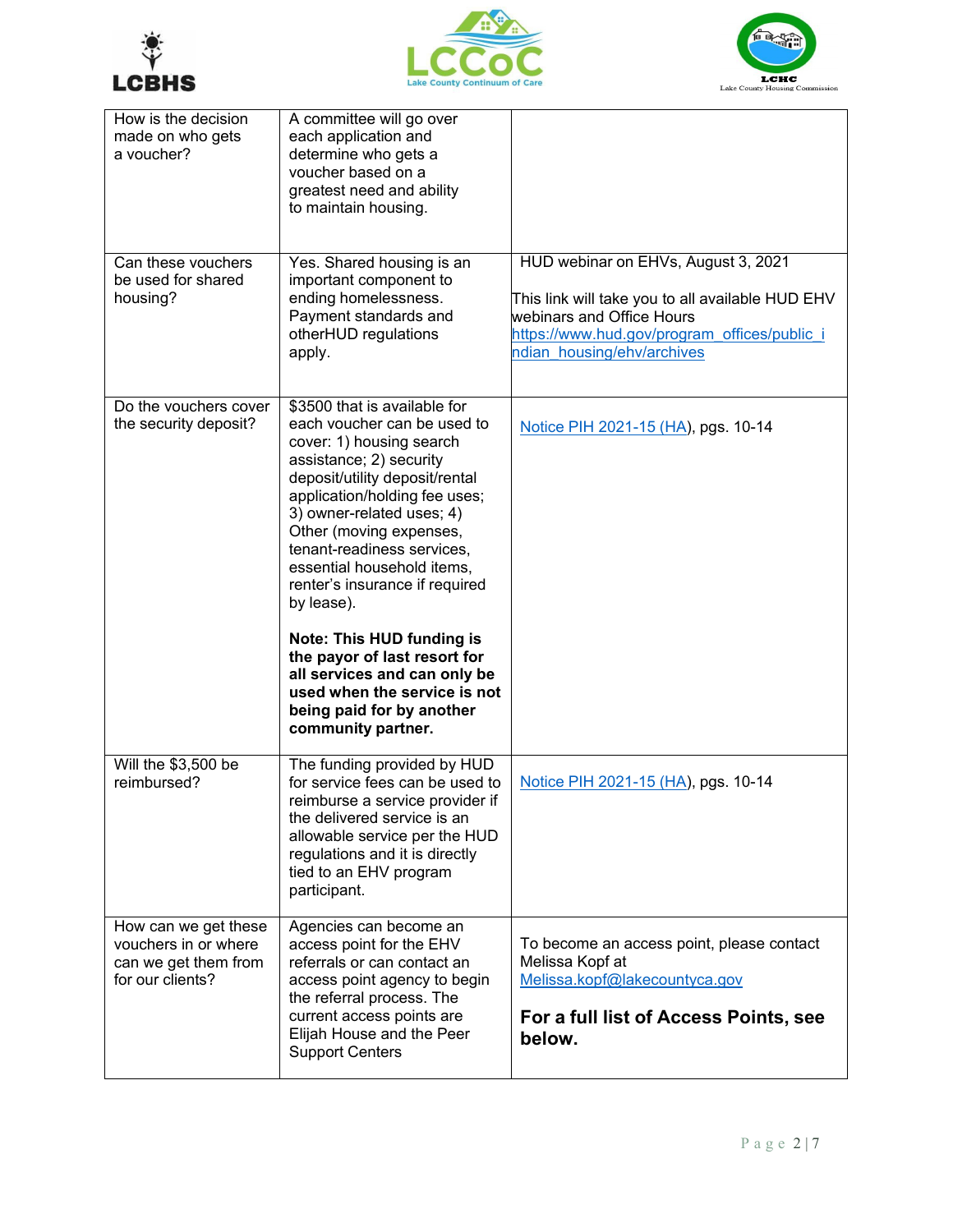





|                                                                                                       | Note: will need to be fully<br>certified in Housing Problem<br>Solving and the Security and<br><b>Privacy Training for all</b><br>aspects of the EHV referral<br>process.                                                                                                                                                                                                                                                                                                       |                                              |
|-------------------------------------------------------------------------------------------------------|---------------------------------------------------------------------------------------------------------------------------------------------------------------------------------------------------------------------------------------------------------------------------------------------------------------------------------------------------------------------------------------------------------------------------------------------------------------------------------|----------------------------------------------|
| Is there a maximum<br>time frame for this<br>assistance?                                              | The initial term for an EHV<br>must be at least 120 days. If a<br>client is successful in finding a<br>qualifying unit within this<br>timeframe, the assistance is<br>ongoing as long as terms of<br>the program continue to be<br>met and HUD continues<br>funding the program.<br>The funds appropriated for the<br>EHV program are available for<br>obligation by HUD only until<br>September 30, 2030 and will<br>be cancelled as a matter of<br>law on September 30, 2035. | Notice PIH 2021-15 (HA), pg. 33, 46          |
| Is there a link for the<br>formula for us to pre-<br>qualify clients?                                 | See link                                                                                                                                                                                                                                                                                                                                                                                                                                                                        | Notice PIH 2021-15 (HA), pgs. 16-21          |
| Will workforce<br>development be a part<br>of the supportive<br>services?                             | There are no funds in the EHV<br>program to pay for workforce<br>development.                                                                                                                                                                                                                                                                                                                                                                                                   |                                              |
| Will there be a link to<br>the recording available<br>for review?                                     | Yes. The link is available on<br>the LCCoC website under<br>Training Videos.                                                                                                                                                                                                                                                                                                                                                                                                    | <b>Training Videos   Lccoc (lakecoc.org)</b> |
| Can payment<br>standards be adjusted<br>with Reasonable<br>Accommodations?                            | A reasonable accommodation<br>may be requested when it is<br>specific to a tenant need.<br>Approval will be determined on<br>a case by case basis.                                                                                                                                                                                                                                                                                                                              |                                              |
| Can we offer a tax<br>right off half rent to the<br>owners that will<br>accept, first and<br>deposit? | Although incentives can be<br>used to entice property<br>owners/landlords to<br>participate, tax deductions are<br>not offered. Per HUD, rental<br>assistance paid to a property<br>owner for a unit must be<br>reported as rental income for<br>the property owner on IRS<br>Form 1099. HUD funding used<br>for security deposits must be<br>returned to the PHA by the<br>property owner when the<br>tenancy ends.                                                            | Notice PIH 2021-15 (HA), pg. 13              |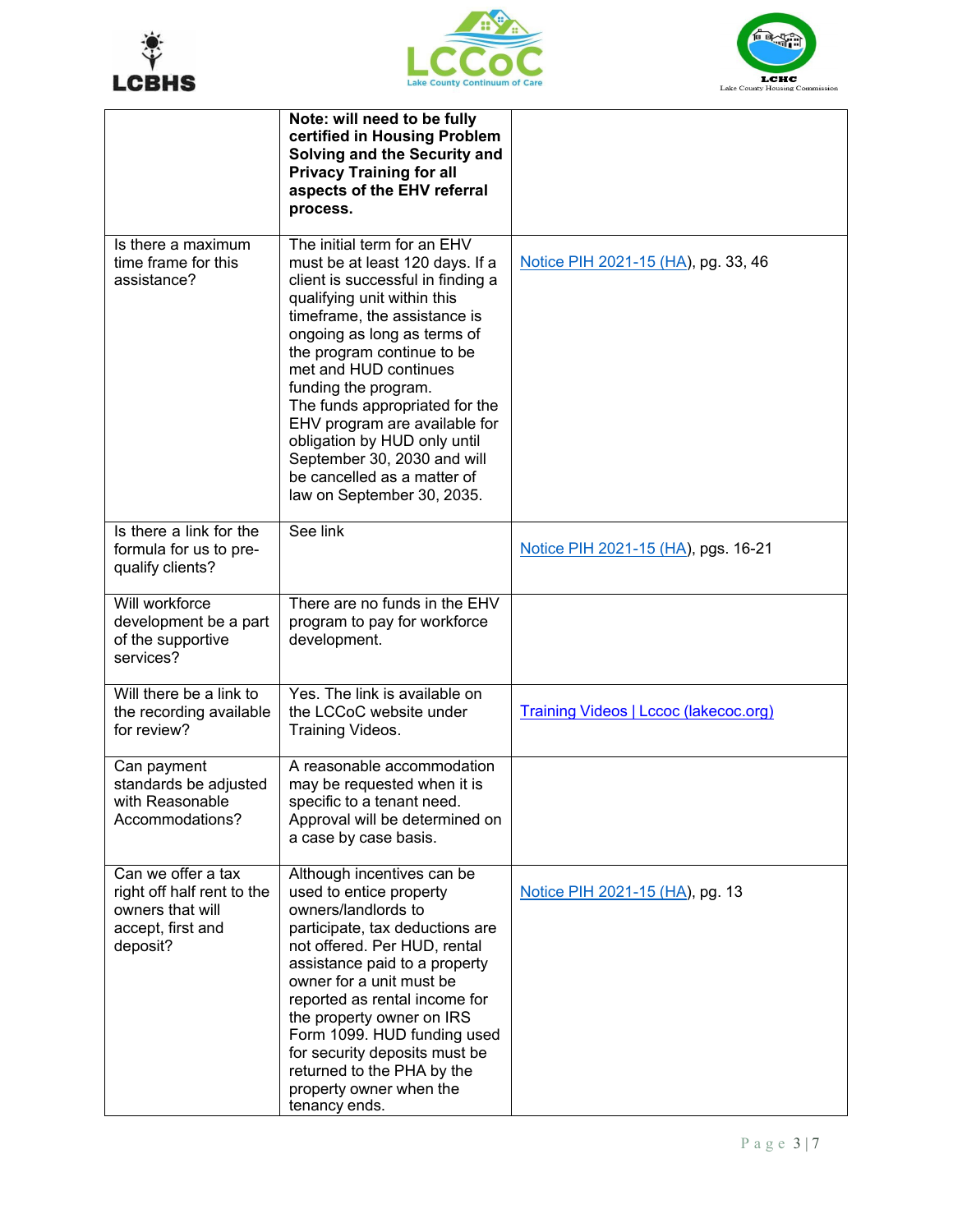





| Are all sex offenders<br>disallowed or just<br>P290s?                                                                      | Any member of the household<br>who is subject to a lifetime<br>registration requirement under<br>any State sex offender<br>registration program is<br>prohibited admission to the<br>program.                                                                                                                                                                                                                                                                                                                                                                                                                                                                                                                       | 24 CFR § 982.553(a)(2)(i)                                                                                                                       |
|----------------------------------------------------------------------------------------------------------------------------|---------------------------------------------------------------------------------------------------------------------------------------------------------------------------------------------------------------------------------------------------------------------------------------------------------------------------------------------------------------------------------------------------------------------------------------------------------------------------------------------------------------------------------------------------------------------------------------------------------------------------------------------------------------------------------------------------------------------|-------------------------------------------------------------------------------------------------------------------------------------------------|
| What is the budget<br>service for HMIS for<br>these programs?                                                              | The EHV program offers no<br>funding for HMIS, however,<br>referrals are received through<br>the Coordinated Entry System,<br>which does utilize HMIS and<br>for that reason all Access<br>Points will follow the HMIS<br>procedures                                                                                                                                                                                                                                                                                                                                                                                                                                                                                | Notice PIH 2021-15 (HA), pgs. 2, 23-26                                                                                                          |
| Would that process<br>include DV persons?                                                                                  | In general, EHV families are<br>issued EHVs as the result of<br>either:<br>(1) the direct referral process<br>from the CoC CE System<br>and/or other partnering<br>organizations, or<br>(2) a situation where the PHA<br>makes an EHV available in<br>order to facilitate an<br>emergency transfer in<br>accordance with the Violence<br>Against Women Act (VAWA)<br>as outlined in the PHA's<br>Emergency Transfer Plan.<br>(PHAs are strongly<br>encouraged to utilize EHVs as<br>a resource to effectuate<br>emergency transfers for a<br>victim of domestic violence,<br>dating violence, sexual<br>assault, or stalking, as part of<br>their Violence Against Women<br>Act (VAWA) Emergency<br>Transfer Plan.) | Notice PIH 2021-15 (HA), pg. 25                                                                                                                 |
| My IT security does<br>not allow access to<br>google drive how can I<br>get and receive<br>information on this<br>program. | Some of the information will be<br>on the LCCoC website under<br>More> EHV Information. For<br>sharing private information you<br>can send an encrypted email<br>to Axel Zijderveld, Melissa<br>Kopf or Patricia Russell.<br>For Further questions contact<br>Axel Zijderveld.                                                                                                                                                                                                                                                                                                                                                                                                                                      | EHV Information   Lccoc (lakecoc.org)<br>Axel.Zijderveld@lakecountyca.gov<br>Melissa.Kopf@lakecountyca.gov<br>Patricia.Russell@lakecountyca.gov |
| Who is required to fill<br>out a ROI?                                                                                      | All Households being referred<br>will be required to sign a ROI                                                                                                                                                                                                                                                                                                                                                                                                                                                                                                                                                                                                                                                     |                                                                                                                                                 |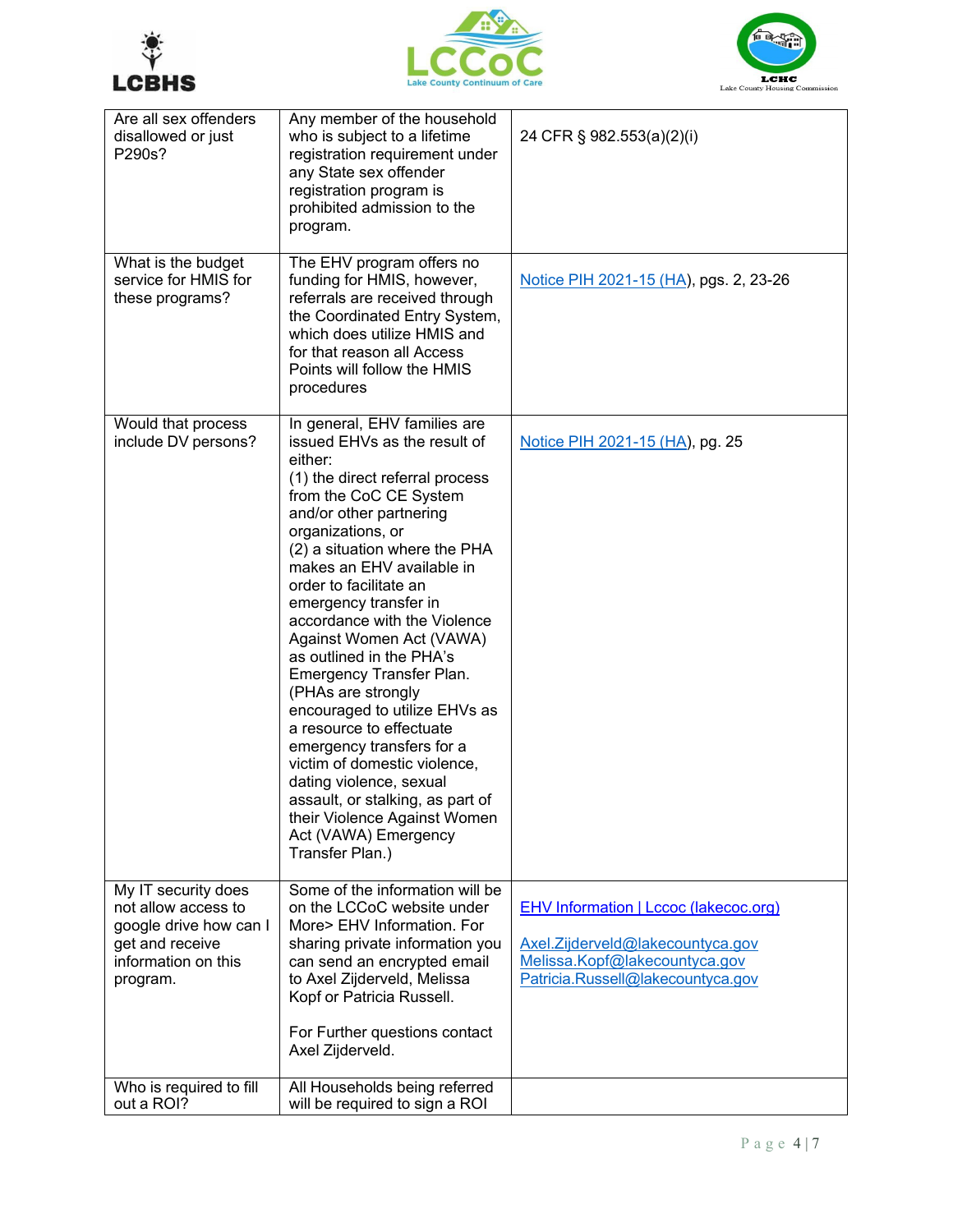





|                                                                                                                                                                                                                                                          | to be eligible for the EHV<br>referral.                                                                                                                                                                                                                                                                               |                                                                                                                                                                                 |
|----------------------------------------------------------------------------------------------------------------------------------------------------------------------------------------------------------------------------------------------------------|-----------------------------------------------------------------------------------------------------------------------------------------------------------------------------------------------------------------------------------------------------------------------------------------------------------------------|---------------------------------------------------------------------------------------------------------------------------------------------------------------------------------|
| Where can I find the<br>ROI?                                                                                                                                                                                                                             | There is an English and<br>Spanish version of the ROI<br>located on the LCCoC website<br>under More> Administrative                                                                                                                                                                                                   | Administrative   Lccoc (lakecoc.org)                                                                                                                                            |
| If someone has<br>section 8 but lost<br>housing due to<br>landlord not taking<br>care of property (red<br>tag) now homeless<br>can they switch to<br><b>EVH? Current voucher</b><br>is not adequate for<br>current rental market<br>for needed bedrooms? | Both HCV and EHV use the<br>same payment standards. If a<br>person is currently assisted<br>through a HUD program like<br>HCV, they may not receive<br>duplicate assistance. If a<br>person is no longer a<br>participant in the HCV<br>program, they may apply for<br>the EHV program through the<br>normal process. |                                                                                                                                                                                 |
| Who do we contact for<br>Landlord<br>Engagement?                                                                                                                                                                                                         | Natalie Baker Housing<br><b>Coordinator for Project</b><br>Restoration is running the<br>campaign.                                                                                                                                                                                                                    | Baker, Natalie BakerN01@ah.org                                                                                                                                                  |
| When does the<br><b>Housing Navigator</b><br>meeting meet?                                                                                                                                                                                               | <b>Housing Navigator Meeting</b><br>Fridays from 1:00 pm to 2:00<br>pm                                                                                                                                                                                                                                                | Join Zoom Meeting<br>https://zoom.us/j/92072508127?pwd=WWozK21P<br>M3o5c GRNRUxMaDVMcmRpQT09<br>Meeting ID: 920 7250 8127<br>Passcode: 966369<br>One tap mobile<br>+16699006833 |
| When is HMIS Office<br>Hours?                                                                                                                                                                                                                            | HMIS and EHV Office Hours.<br>Tuesday's from 10:00 am to<br>11:00 am                                                                                                                                                                                                                                                  | Join Zoom Meeting<br>https://zoom.us/j/93888123697?pwd=MIVpc<br>3lsRHdHd0tzbFN6NU1kVmZlQT09<br>Meeting ID: 938 8812 3697<br>Passcode: 817601<br>One tap mobile<br>+16699006833  |
| Will there be more<br>training?                                                                                                                                                                                                                          | Yes. If there is a need for it,<br>the HMIS/CES committee will<br>hold another training-OR- you<br>can attend the HMIS and EHV<br>Office Hours.                                                                                                                                                                       | Join Zoom Meeting<br>https://zoom.us/j/93888123697?pwd=MIVpc<br>3lsRHdHd0tzbFN6NU1kVmZlQT09<br>Meeting ID: 938 8812 3697<br>Passcode: 817601<br>One tap mobile<br>+16699006833  |
| Could add work<br>services to the job<br>training to those who<br>have been approved<br>for the housing<br>projects, that owner<br>could assist to<br>program support in                                                                                 | Although not mentioned<br>specifically, that appears to be<br>something that could be<br>negotiated in and utilize owner<br>incentives to assist.                                                                                                                                                                     | Notice PIH 2021-15 (HA), pg. 13                                                                                                                                                 |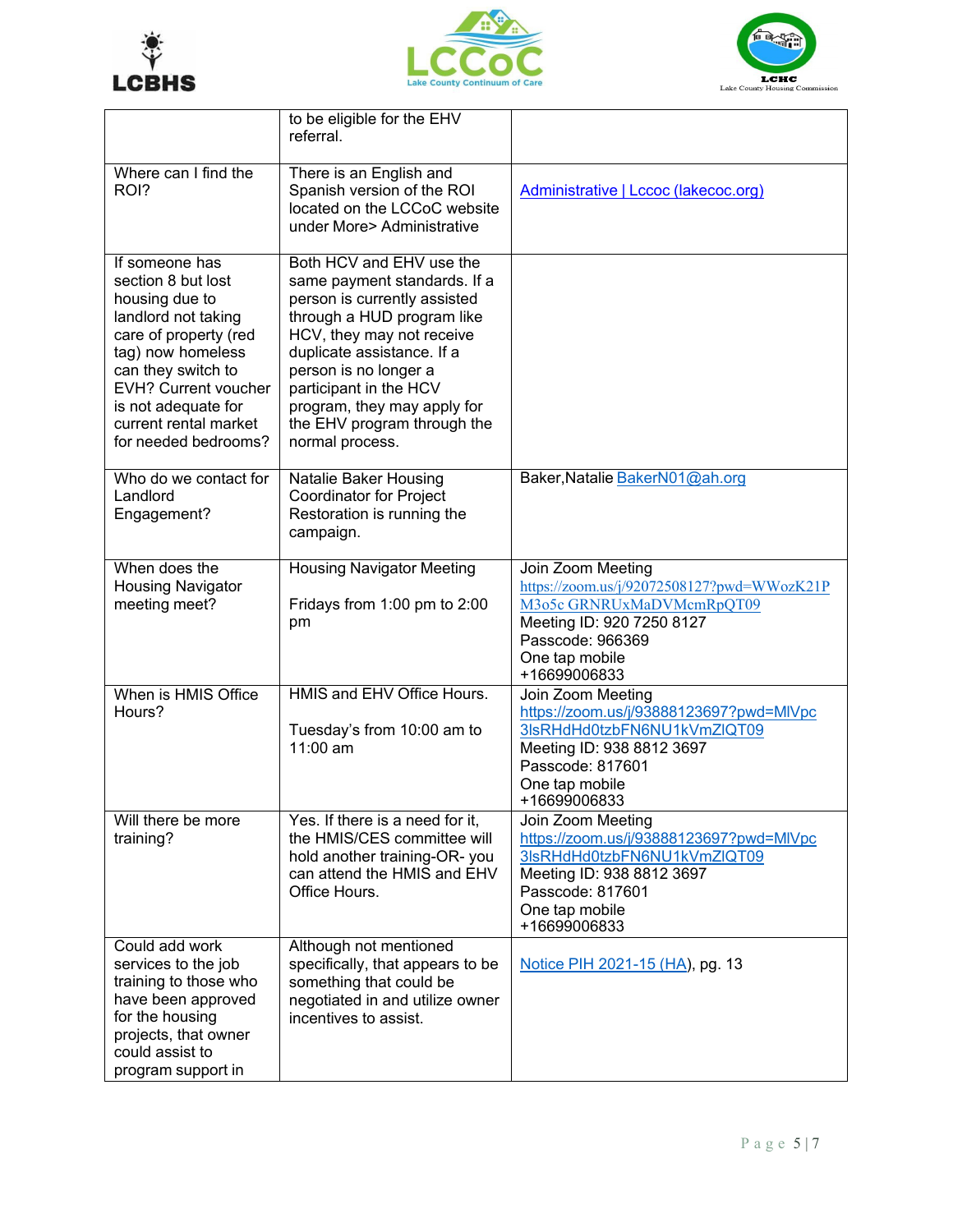





| property up keep, job<br>training to renter?                                                                                               |                                                                                                                                                                                                                                                                                                                                                                                                                                                          |                                                                                                                                                                                 |
|--------------------------------------------------------------------------------------------------------------------------------------------|----------------------------------------------------------------------------------------------------------------------------------------------------------------------------------------------------------------------------------------------------------------------------------------------------------------------------------------------------------------------------------------------------------------------------------------------------------|---------------------------------------------------------------------------------------------------------------------------------------------------------------------------------|
| Is there a vaccine<br>preparation to the<br>voucher?                                                                                       | Tenant-readiness services:<br>The PHA may use the services<br>fee funding to help create<br>customized plans to address<br>or mitigate barriers that<br>individual families may face in<br>renting a unit with an EHV,<br>such as negative credit, lack of<br>credit, negative rental or utility<br>history, or to connect the<br>family to other community<br>resources (including COVID-<br>related resources) that can<br>assist with rental arrears. | Notice PIH 2021-15 (HA), pg. 14                                                                                                                                                 |
| What will be process<br>to assign a Housing<br>Navigator if that<br>referring agency or<br>Peer Support does not<br>have one of their own? | Contact Axel Zijderveld,<br>Melissa Kopf or Patricia<br>Russell.                                                                                                                                                                                                                                                                                                                                                                                         | Axel.Zijderveld@lakecountyca.gov<br>Melissa.Kopf@lakecountyca.gov<br>Patricia.Russell@lakecountyca.gov                                                                          |
| What is the roommate<br>matching system that<br>is being used?                                                                             | The Housing Navigator sub-<br>committee has developed a<br>questionnaire for clients to<br>strategize whom would be a<br>good match for a roommate.<br>This information is still being<br>developed and will eventually<br>be sent out to the community.                                                                                                                                                                                                 | Join Zoom Meeting<br>https://zoom.us/j/92072508127?pwd=WWozK21P<br>M3o5c GRNRUxMaDVMcmRpQT09<br>Meeting ID: 920 7250 8127<br>Passcode: 966369<br>One tap mobile<br>+16699006833 |
| Would you mark<br>literally homeless for<br>someone in an<br>emergency shelter<br>during the EHV<br>referral to CES?                       | Yes. See the HUD definition of<br>Literally Homeless at the link<br>provided.                                                                                                                                                                                                                                                                                                                                                                            | 1: Literally Homeless - HUD Exchange                                                                                                                                            |
| "EHV has criminal<br>history" what level of<br>crime must be<br>reported as yes?                                                           | 1) The PHA must apply the<br>standards it established under<br>24 CFR § 982.553(a)(1)(ii)(C)<br>that prohibit admission if any<br>household member has ever<br>been convicted of drug-related<br>criminal activity for<br>manufacture or production of<br>methamphetamine on the<br>premises of federally assisted<br>housing to EHV applicants.<br>(2) The PHA must apply the<br>standards it established under<br>24 CFR § 982.553(a)(2)(i) that       |                                                                                                                                                                                 |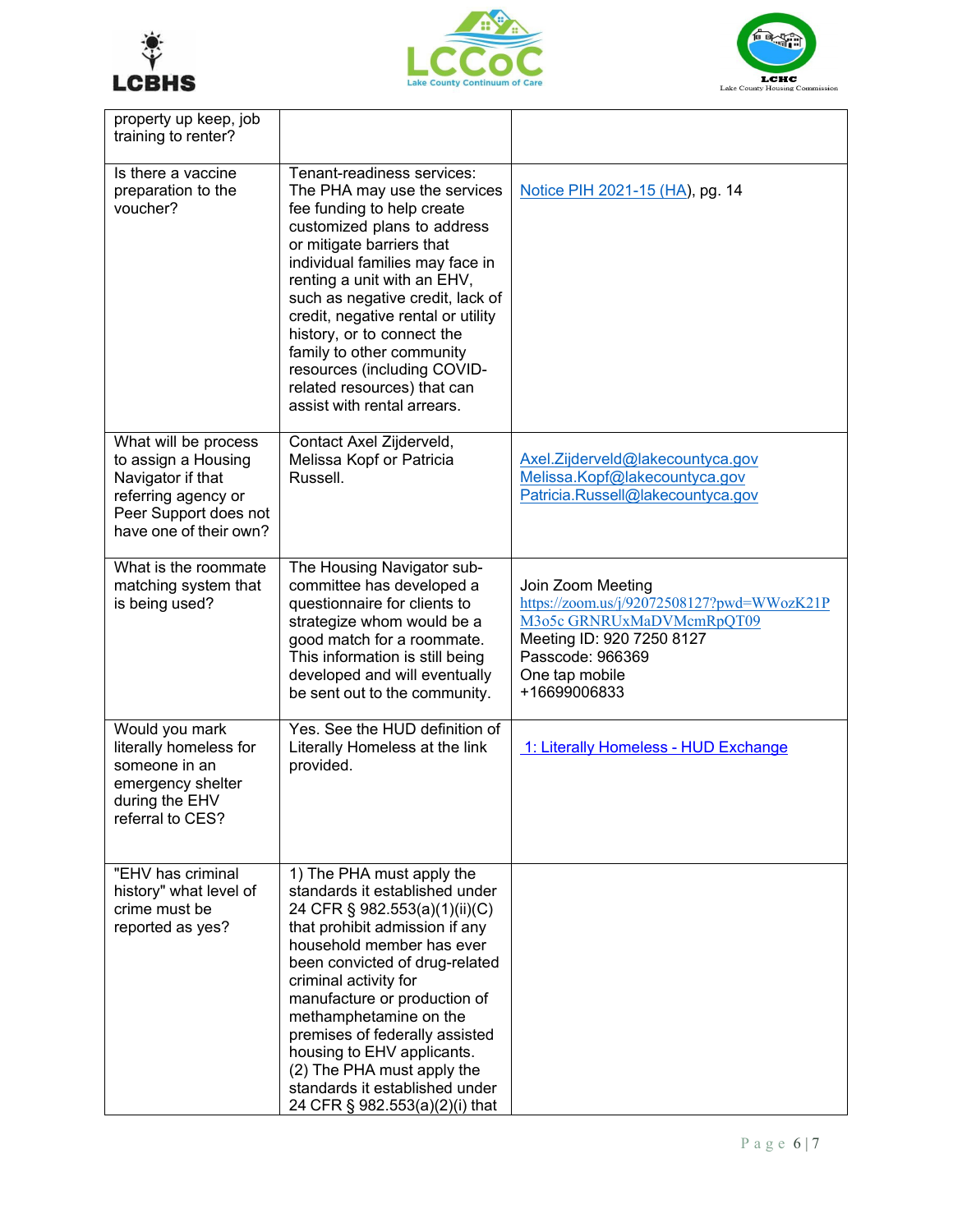





|                                                                                                                                                                     | prohibit admission to the<br>program if any member of the<br>household is subject to a<br>lifetime registration<br>requirement under a State sex<br>offender registration program<br>to EHV applicants.                                                                    |                                                                                                                                                                                                                    |
|---------------------------------------------------------------------------------------------------------------------------------------------------------------------|----------------------------------------------------------------------------------------------------------------------------------------------------------------------------------------------------------------------------------------------------------------------------|--------------------------------------------------------------------------------------------------------------------------------------------------------------------------------------------------------------------|
| Is there a maximum<br>time frame the<br>voucher will pay their<br>rent/utilities?                                                                                   | Vouchers do not cover utilities<br>unless they are included in the<br>rent. The funds appropriated<br>for the EHV program are<br>available for obligation by HUD<br>only until September 30, 2030<br>and will be cancelled as a<br>matter of law on September<br>30, 2035. |                                                                                                                                                                                                                    |
| Will habitability checks<br>be conducted by the<br>PHA and will it follow<br>HUD's habitability<br>standards? Will FMR<br>and rent<br>reasonableness also<br>apply? | HQS inspections will be<br>conducted by the PHA prior to<br>lease up. All HUD regulations<br>apply regarding HQS<br>inspections, payment<br>standards based on HUD<br>calculated FMRs, and rent<br>reasonableness.                                                         |                                                                                                                                                                                                                    |
| <b>Other Resources</b>                                                                                                                                              |                                                                                                                                                                                                                                                                            | <b>HUD</b><br>https://www.hud.gov/ehv<br>PHA-<br>http://www.lakecountyca.gov/Government/Direc<br>tory/Social Services/Food<br>Financial/Housing.ht<br>m<br><b>LCCoC</b><br>https://www.lakecoc.org/ehv-information |

## **Acronym Guide**

| <b>CES-Coordinated entry system</b>                | <b>IT-Information Technology</b>     |
|----------------------------------------------------|--------------------------------------|
| <b>DV-Domestic Violence</b>                        | LCBHS-Lake County Behavioral Health  |
| <b>EHV-Emergency Housing Voucher</b>               | Services                             |
| <b>FMR-Fair Market Rents</b>                       | LCCoC-Lake County Continuum of       |
| <b>HCV-Housing Choice Voucher</b>                  | Care                                 |
| <b>HMIS-Homeless Management Information System</b> | <b>PHA-Public Housing Authority</b>  |
| <b>HQS-Housing Quality Standards</b>               | <b>PIH-Public and Indian Housing</b> |
| <b>HUD-Housing and Urban Development</b>           | <b>ROI-Release of Information</b>    |